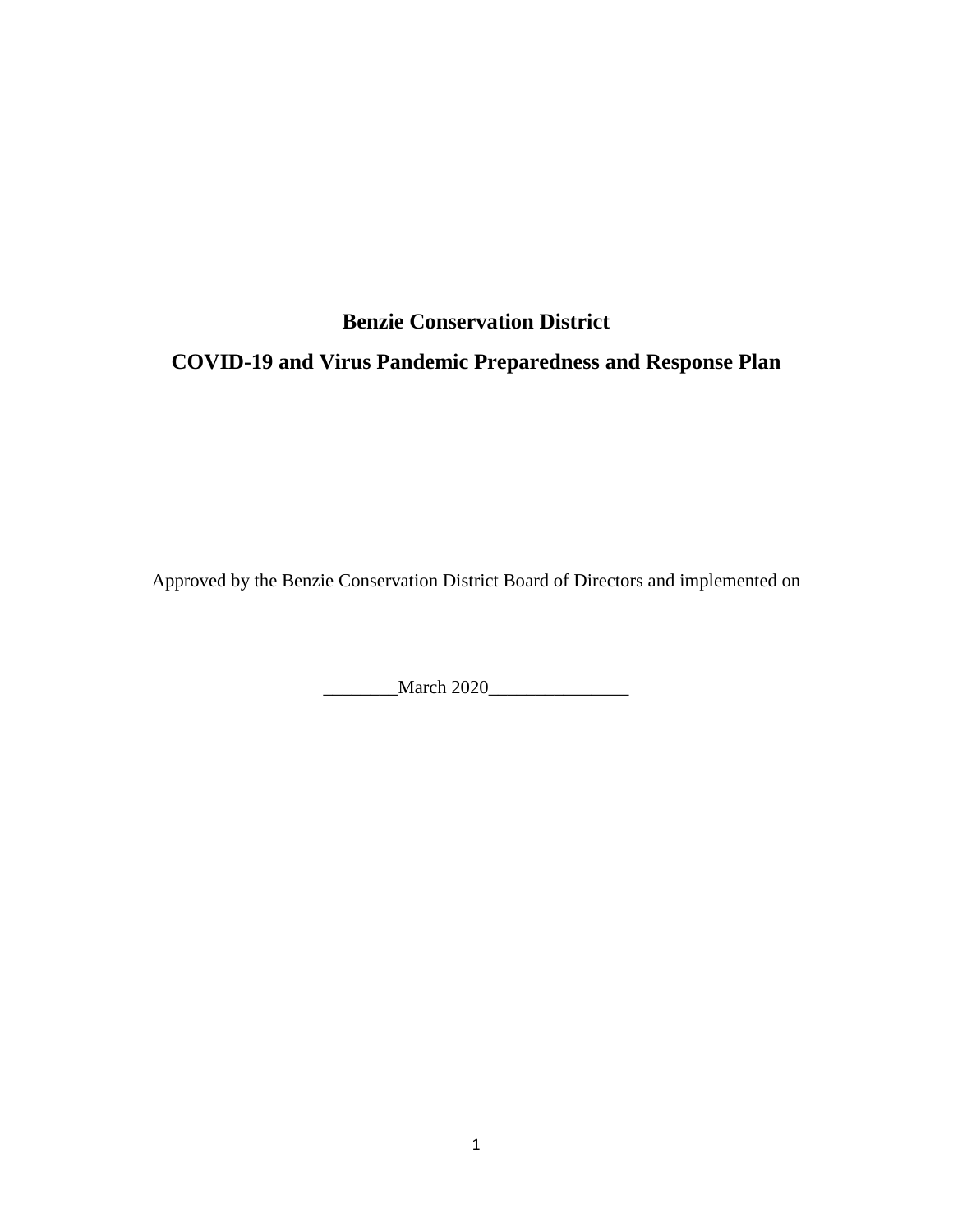This Preparedness Plan was developed in compliance with the Governor Whitmer's [Executive](https://www.michigan.gov/whitmer/0,9309,7-387-90499_90705-529864--,00.html)  [Order 2020-97](https://www.michigan.gov/whitmer/0,9309,7-387-90499_90705-529864--,00.html) and [Executive Order 2020-114 \(COVID-19\) \(June 5, 2020\)](https://www.michigan.gov/whitmer/0,9309,7-387-90499_90705-531123--,00.html) to ensure the safety and health of the Benzie Conservation District (henceforth referred to as "the District") staff and clients, while continuing to provide technical services in office and via site visits. The District has been deemed a lower-to-medium risk entity by its leadership, based on staffing levels, office layout, common client interactions and field activities. The District protocol follows those of the Natural Resources Conservation Service (NRCS) and was largely compiled using guidance from the resources below:

- NRCS bulletin EO 2020-110: ENG-COVID-19 Travel and Onsite Activity Requirements
- USDA's Reopening Playbook

In addition, the following resources were also referenced to prepare this plan:

- [Michigan Chamber of Commerce,](https://www.michamber.com/do-you-have-covid-19-preparedness-and-response-plan-we-can-help) Preparedness Plan Guidance from Bodman Team
- [Michigan.gov/coronavirus](https://www.michigan.gov/coronavirus/0,9753,7-406-98158-528335--,00.html) Guidance to protect construction workers
- OSHA Guidance on [Preparing Workplaces for COVID-19](https://www.osha.gov/Publications/OSHA3990.pdf)
- CDC Guidance on [proper hygiene,](https://www.cdc.gov/handwashing/when-how-handwashing.html) [cleaning and disinfecting](https://www.cdc.gov/coronavirus/2019-ncov/community/reopen-guidance.html)

## **Employer Responsibilities:**

The District will provide Personal Protective Equipment (PPE) such as gloves and face masks as appropriate for the activity being performed as well as disinfectants and hand sanitizer.

#### **Office Location Precautions:**

District staff will maintain 1-2 staff in the office per day to maintain a basic level of client services via phone, e-mail and mail, continue essential operations of the District. District staff may use flexible work hours, wherever possible, to limit the number of employees simultaneously working on-site. Telework should be maintained for employees who have selfcertified to their higher risk for COVID-19 based on CDC guidelines. Caregiving situations will be taken into consideration when determining continued telework options for staff.

To be eligible for in-person work, an employee must self-certify that they are healthy and meet the following criteria:

- Employees who do not display COVID-19 symptoms, such as fever, cough, shortness of breath, sore throat, new loss of smell or taste, and/or gastrointestinal problems, including nausea, diarrhea, and vomiting, whether accompanied by a formal COVID-19 diagnosis;
- Employees who, in the last 14 days, have not had close contact with and/or live with any person having a confirmed COVID-19 diagnosis; and
- Employees who, in the last 14 days, have not had close contact with and/or live with any person displaying COVID-19 symptoms, such as fever, cough, shortness of breath, sore throat, new loss of smell or taste, and/or gastrointestinal problems, including nausea, diarrhea, and vomiting.

Risk and exposure determinations are made without regard to employees' protected characteristics, as defined by local, state, and federal law.

Any health-related information and documentation gathered from employees is maintained confidentially and in compliance with state and federal law. Specifically, medical documentation is stored separate from employees' personnel documentation.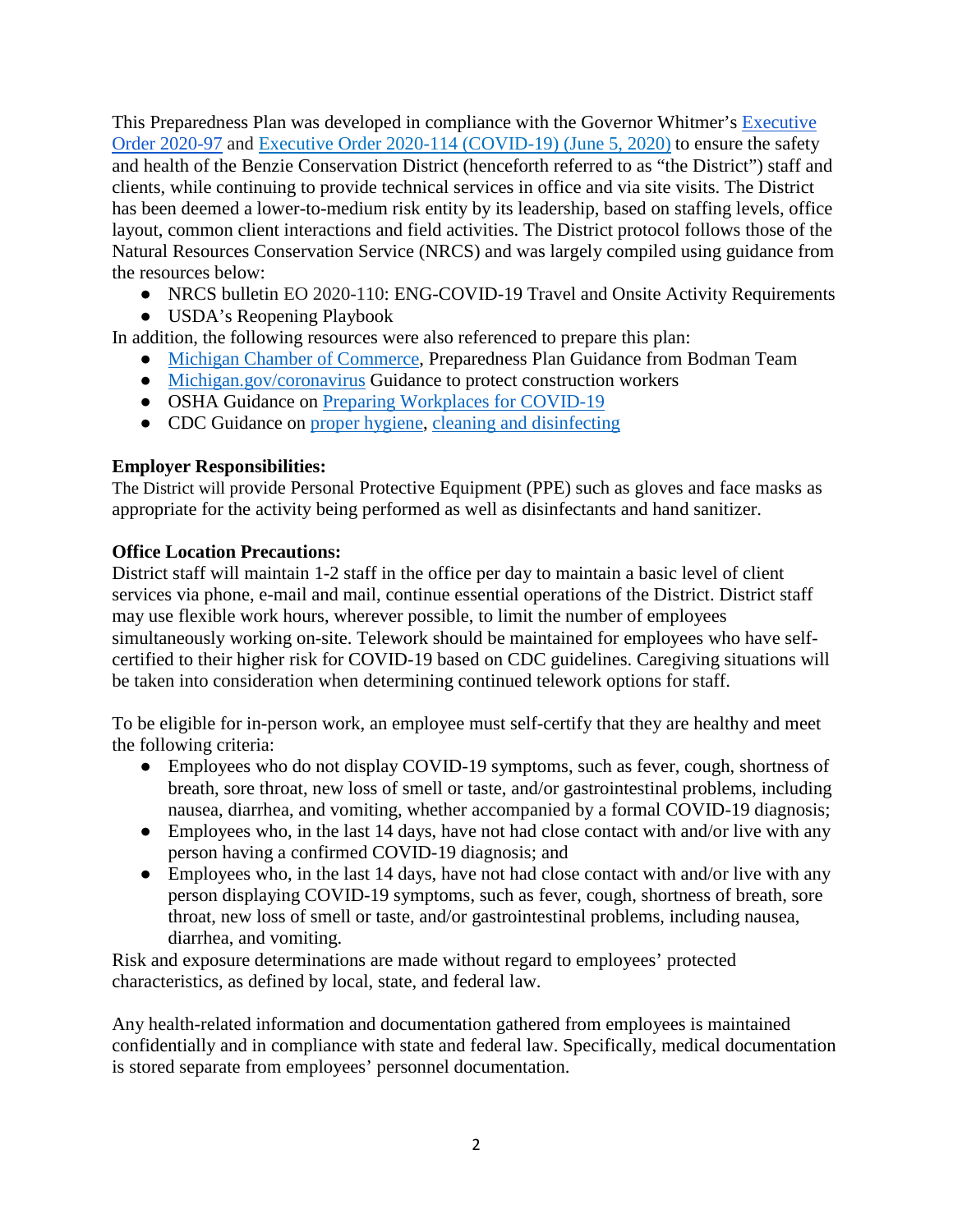## **Employee Expectations:**

District Employees are expected to minimize COVID-19 exposure by:

- Cleaning high-touch surfaces (doorknobs, switches, shared spaces) at end of each shift;
- Cleaning workstations at beginning and end of each shift. Avoiding, when possible, the use of other employees' phones, desks, offices, or other work tools and equipment;
- When sharing or reviewing work with co-workers, employees should leave materials for review in the co-worker's space or otherwise maintain 6' social distancing, and wear masks or (PPE) when working in close proximity;
- Frequently washing hands with soap and water for at least 20 seconds;
- Using hand sanitizer when soap and water are unavailable;
- Avoiding touching their faces with unwashed hands;
- Avoiding handshakes or other physical contact;
- Avoiding close contact with sick people;
- Practicing respiratory etiquette, including covering coughs and sneezes;
- Immediately remedying unsafe or unsanitary conditions on District premises;
- Closing/ avoiding common areas and break areas;
- Complying with District's self-monitoring screening processes (below);
- Seeking medical attention and/or following medical advice if experiencing COVID-19 symptoms; and
- Complying with self-isolation or quarantine orders.

## **Client Interactions:**

Where mission delivery requires in-person client interaction:

- Restrict visitors to essential, time-sensitive, scheduled visits only;
- Identify and implement any on-site activities that can be accomplished with offsite alternatives;
- Meet visitors outside when possible or limit their access to front counter only;
- Staff and clients must adhere to the community PPE, hygiene, and social distancing guidelines;
- Clients are required to wear their own masks and follow on-site safety procedures (or will be provided with a mask if necessary).

#### . **Field Work Precautions:**

- Determine if activity is essential or if it can be deferred to a later time;
- Schedule and coordinate on-site activity if possible when others (landowner, contractor, etc.) are not present or are at a different area at the job site from where you need to work;
- Go over on-site activities and expected social distancing requirements with the landowner and contractor before visit or project starts. Have an understanding that onsite work constraints may create some delays. Make clear that if constraints are not followed, staff will, after informing the landowner of improper behavior, leave the site if behavior is not corrected;
- Practice social distancing (6' distance from others, minimize group sizes to under 10 attendees);
- Ask others to step back from the work area when you need to closely inspect any work;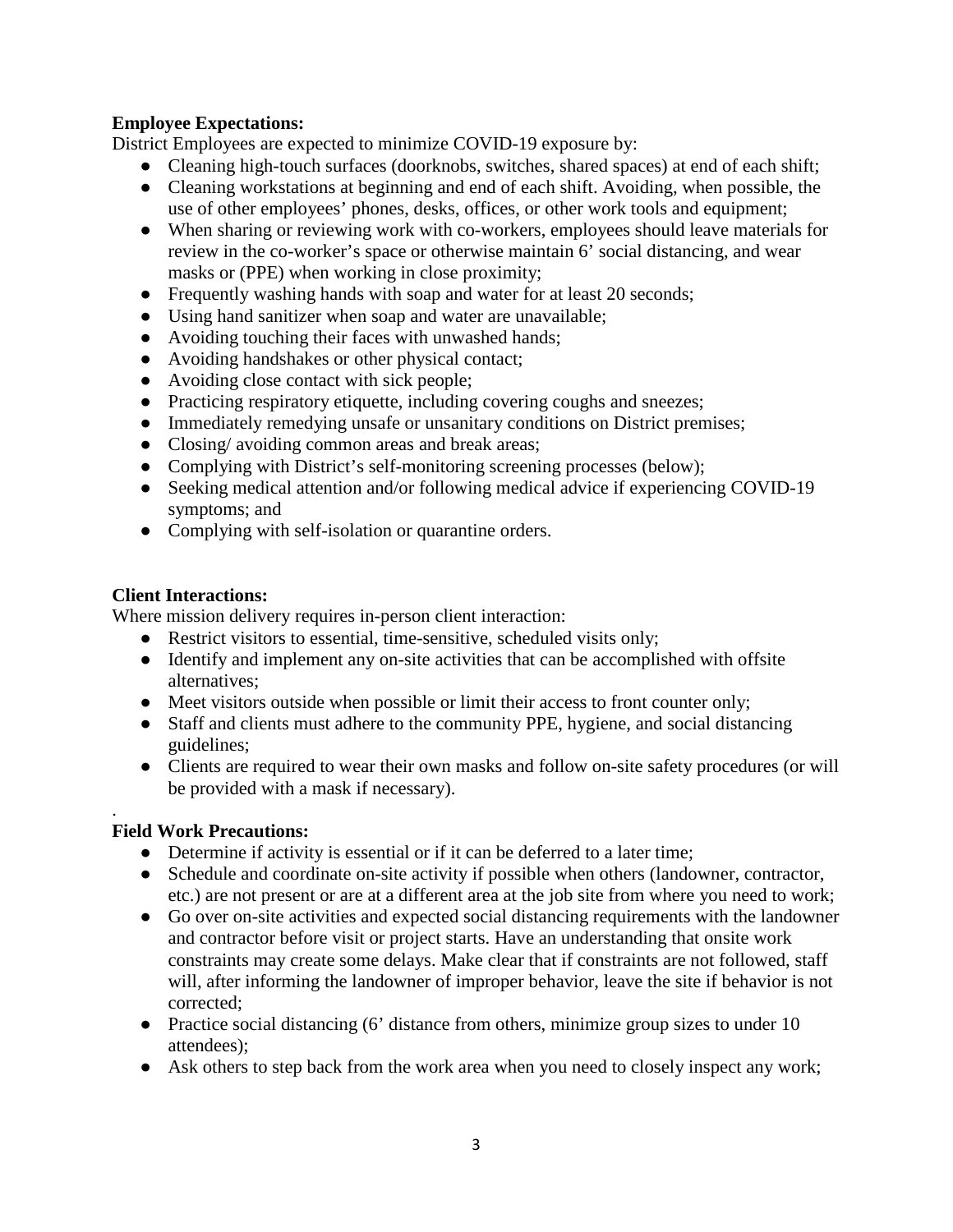- Do not travel or be on-site without PPE and supplies for disinfecting and cleaning. This includes face masks, hand sanitizer and disinfectant wipes. Only use alcohol based (>70%) disinfectant solutions on survey equipment (no ammonia);
- Minimize sharing equipment, staff will use District equipment instead of using a contractor's or landowner's equipment. Use disinfectant on any shared equipment before giving to someone else. Use hand sanitizer, or wash hands if possible, after handling any shared equipment. When traveling, use hand sanitizer or wash hands after using or handling items accessible to the public (gas pumps, credit card readers, etc.);
- Equipment and vehicles must be disinfected after use.

# **Supplemental Measures Upon Notification of Employee's COVID-19 Diagnosis and/or Symptoms**

An employee with a COVID-19 diagnosis or who displays symptoms consistent with COVID-19 must be immediately removed from the worksite.

In response to a confirmed diagnosis or display of COVID-19 symptoms, the District will:

- Inform all employees with and near whom the diagnosed/symptomatic employee worked of a potential exposure;
- Keep confidential the identity of the diagnosed/symptomatic employee; and
- Conduct deep cleaning of the diagnosed/symptomatic employee's workstation, as well as those common areas potentially infected by the employee.

All employees who worked in sustained, close proximity to the diagnosed/symptomatic employee are also removed from the worksite for at least 14 days; however, should these exposed employees later develop COVID-19 symptoms and/or receive a confirmed diagnosis, they may not report on-site until all return-to-work requirements are met, defined below. District completes an OSHA Form 300, as well as a Form 301, "if it is more likely than not that a factor or exposure in the workplace caused or contributed to the illness." If an employee infects a coworker, the coworker has suffered a work-related illness if one of the recording criteria (e.g., medical treatment or days away from work) is met.

Such employees may only resume in-person work upon meeting all return-to-work requirements, defined below.

## **Daily Screenings**

To prevent the spread of COVID-19 and reduce the potential risk of exposure, employees are asked to self-monitor using the following questions before entering the worksite:

- 1. Are you currently suffering from any of the following symptoms fever, cough, shortness of breath, sore throat, new loss of smell or taste, and/or gastrointestinal problems, including nausea, diarrhea, and vomiting?
	- a. If yes, access is denied, and employee is advised to self-isolate/self-quarantine at home, until employee is permitted to return to work as defined below.
- 2. Have you lived with, or had close contact with, someone in the last 14 days diagnosed with or displaying the symptoms of COVID-19?
	- a. If yes, access is denied, and employee is advised to self-isolate/self-quarantine at home, until at least 14 days after the close contact.
- 3. Have you travelled via airplane internationally or domestically in the last 14 days?
	- a. If yes, access is denied, and employee is advised to self-isolate/self-quarantine at home, until at least 14 days after the international or domestic travel.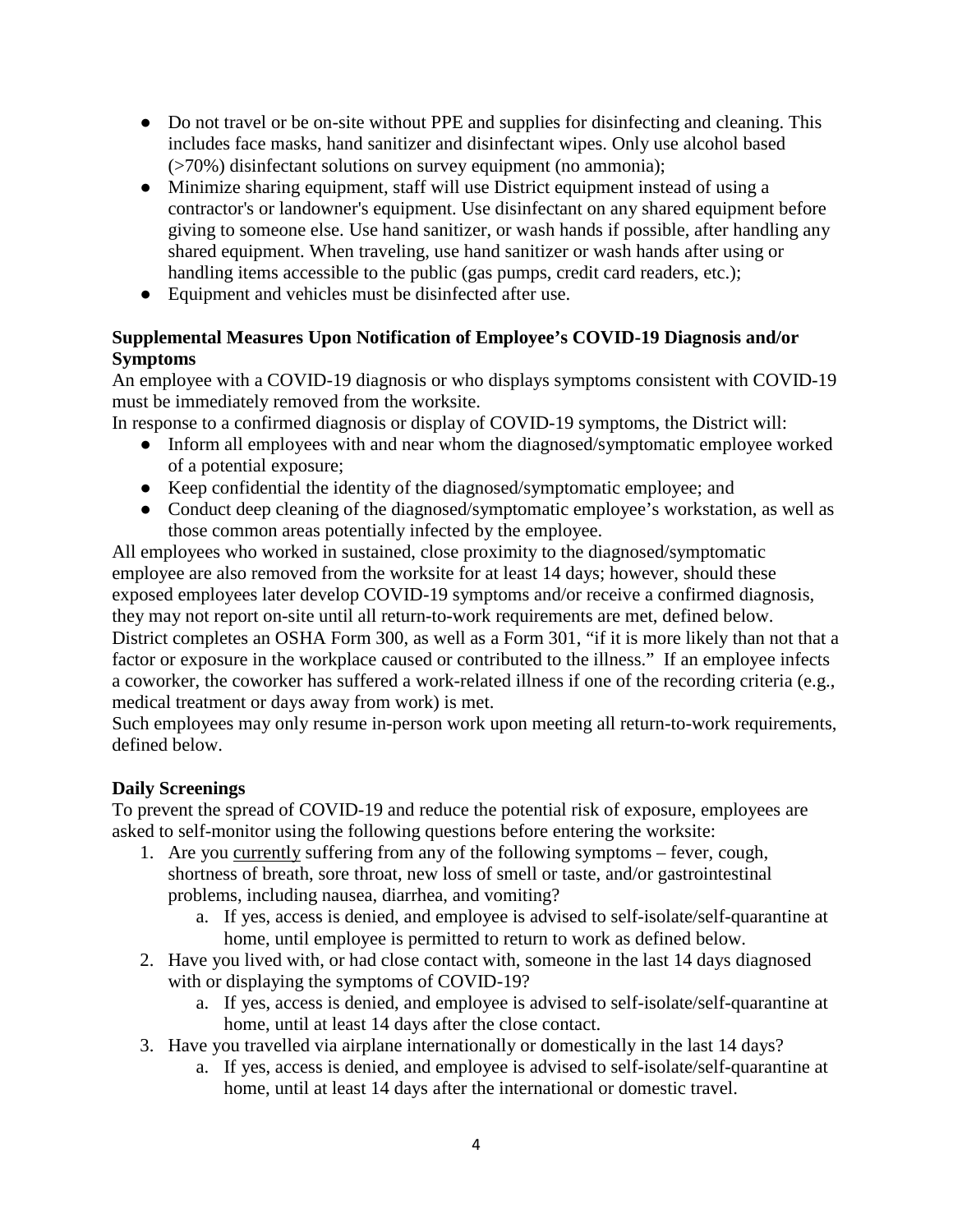Employees who develop symptoms during their shift must immediately report to their supervisor and/or Human Resources/Personnel Committee.

## **Return-to-Work Requirements**

Employees who were themselves diagnosed with COVID-19 may only return to work upon confirmation of the cessation of symptoms and contagiousness, proof of which may be acquired via the test-based strategy or the non-test-based strategy.

The test-based strategy is preferred but relies upon the availability of testing supplies and laboratory capacity. Under this strategy, employees may discontinue isolation and return to work upon achieving the following conditions:

- Resolution of fever without the use of fever-reducing medications;
- Improvement in respiratory symptoms (e.g., cough, shortness of breath); **and**
- Negative results of an FDA Emergency Use Authorized molecular assay for COVID-19 from two consecutive nasopharyngeal swab specimens collected at least 24 hours apart.

Under the non-test-based strategy, employees may discontinue isolation and return to work upon achieving the following conditions:

- At least 3 days (72 hours) have passed since recovery defined as resolution of fever without the use of fever-reducing medications;
- Improvement in respiratory symptoms (e.g., cough, shortness of breath); **and**
- At least 7 days have passed since symptoms first appeared.

Employees who came into close contact with, or live with, an individual with a confirmed diagnosis or symptoms may return to work after either 14 days have passed since the last close contact with the diagnosed/symptomatic individual, or the diagnosed/symptomatic individual receives a negative COVID-19 test.

Employees are typically required to submit a release to return to work from a healthcare provider; given the current stressors on the healthcare system, the District may accept written statements from employees confirming all the factors supporting their release.

## **Workplace Flexibilities and Potential Benefits for Employees Affected by COVID-19**

Employees may be eligible for paid and unpaid leaves of absence. Employees may be permitted to use available paid time-off provided under the District's policy concurrently with or to supplement any approved leave.

## **a. FFCRA**

Employees may qualify for two different types of paid leave under the Families First Coronavirus Response Act ("FFCRA").

Under the Emergency Paid Sick Leave Act ("EPSLA"), employees may seek up to two weeks (i.e., 10 business days) of paid leave for the following reasons:

- 1. Subject to a Federal, State, or local quarantine or isolation order related to COVID-19;
- 2. Advised to self-quarantine due to concerns related to COVID-19;
- 3. Experiencing symptoms of COVID-19 and seeking a medical diagnosis;
- 4. Caring for an individual subject to a quarantine or isolation order or advised to selfquarantine due to concerns related to COVID-19;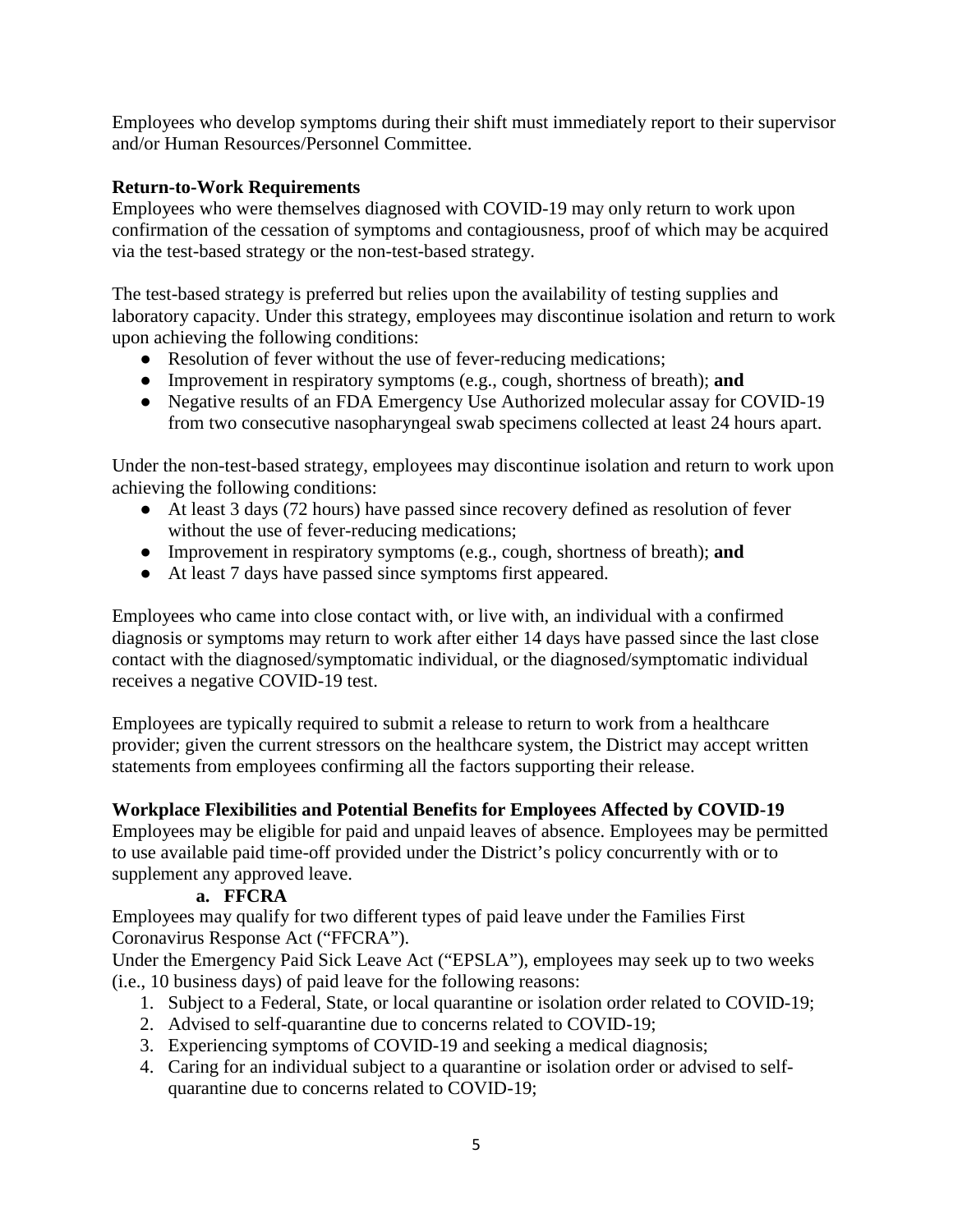- 5. Caring for a son or daughter whose school or childcare provider is closed or unavailable due to COVID-19 precautions; and
- 6. Experiencing any other substantially similar condition specified by the Secretary of Health and Human Services, in consultation with the Secretary of the Treasury and the Secretary of Labor. (Please note, the Secretary of Health and Human Services has not defined conditions which trigger this subpart under the EPSLA.)

For full-time employees, two weeks of leave equates to 80 hours; for part-time employees, two weeks of leave equates to a number of hours equivalent to the number of hours usually worked in a two-week period.

Paid leave for reasons 1, 2, and 3, above, is paid at the employee's regular rate of pay, capped at \$511/day. Paid leave for reasons 4, 5, and 6, above, is paid at a rate equivalent to two-thirds of an employee's regular rate of pay or minimum wage, whichever is greater, capped at \$200/day. Under the Emergency Family and Medical Leave Expansion Act, employees may seek up to twelve weeks of leave to care for a son or daughter whose school or childcare provider is closed or unavailable due to COVID-19 precautions. The first two weeks of leave, which run concurrently with the EPSLA leave, may be unpaid; the remaining ten weeks of leave are paid at a rate equivalent to two-thirds of an employee's regular rate of pay or minimum wage, whichever is greater, capped at \$200/day.

# **b. Executive Order 2020-36**

Employees who require leave beyond the EPSLA because of their own COVID-19 diagnosis/symptoms, or because they have had close contact or live with an individual with a COVID-19 diagnosis/symptoms, may be eligible for unpaid leave under Executive Order 2020- 36 until permitted thereunder to return to work.

## **c. Unemployment Compensation Benefits**

Under Executive Order 2020-57, and the federal CARES Act, unemployment compensation benefits are expanded in terms of eligibility, amount, and duration.

Employees who are unable to report to work for reasons related to COVID-19 are referred to Human Resources for information on unemployment compensation benefits. Such reasons include the following:

- 1. Being under self-isolation or self-quarantine in response to elevated risk from COVID-19 due to being immunocompromised;
- 2. Displaying at least one of the principal symptoms of COVID-19 (i.e., fever, atypical cough, atypical shortness of breath);
- 3. Having close contact in the last 14 days with a confirmed COVID-19 diagnosis;
- 4. Needing to care for someone with a confirmed COVID-19 diagnosis; and
- 5. Fulfilling a family care responsibility as a result of a government directive (e.g., caring for a child whose school or childcare provider is closed or otherwise unavailable due to COVID-19).